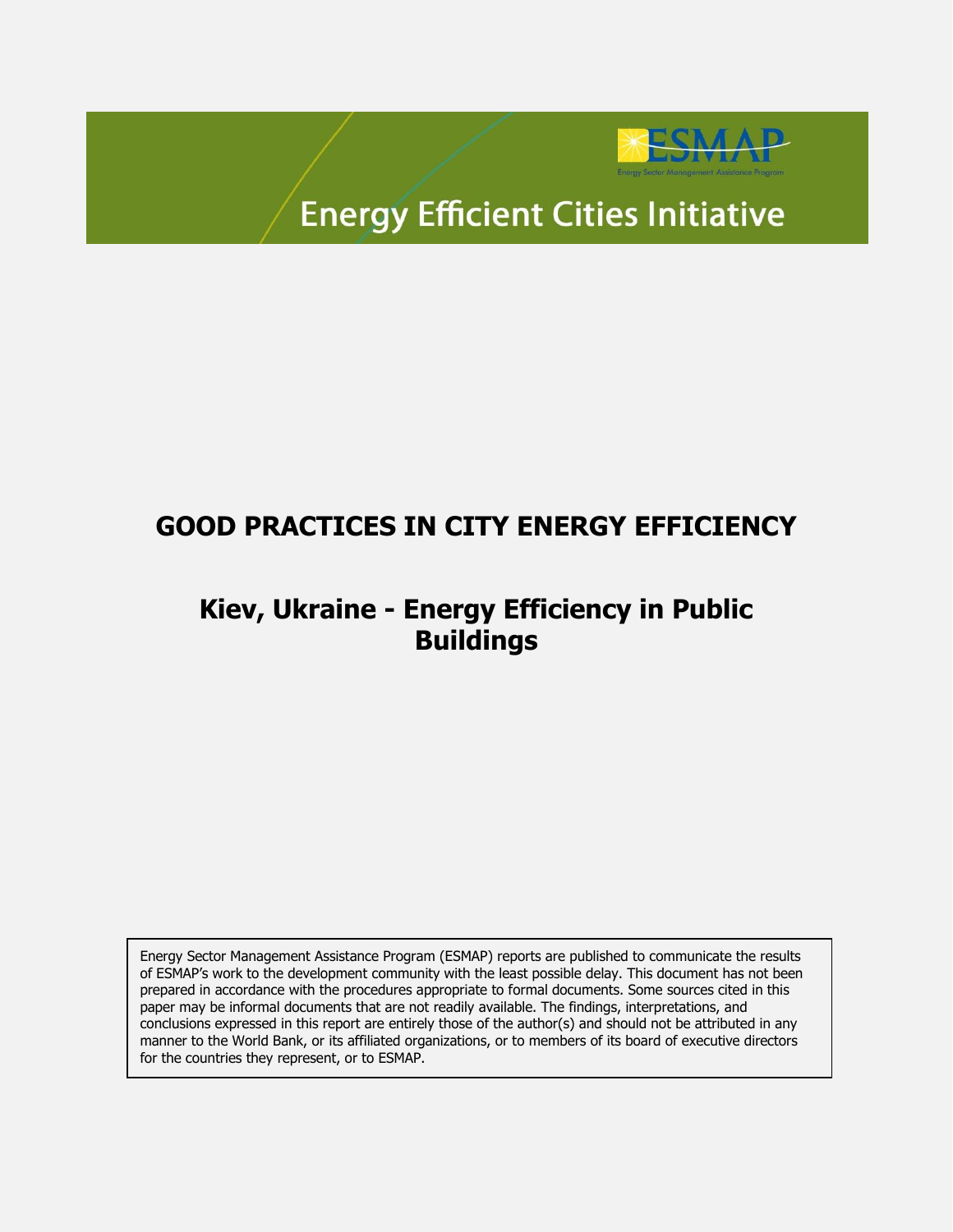| Project title                   | Kiev Public Buildings Energy Efficiency Project |
|---------------------------------|-------------------------------------------------|
| <b>Sector</b>                   | Public buildings and heating                    |
| Type of project                 | Energy efficiency in public buildings           |
| City and country                | Kiev, Ukraine                                   |
| City population                 | $2.6$ million $(2001)$                          |
| Capital cost/initial investment | US\$ 27.4 million                               |
| Annual % energy reduction       | 26% (333,423 Gcal)                              |
| Project status                  | Completed (2000-2005)                           |

## **Project Summary:**

Under the Kiev Public Buildings Energy Efficiency Project, 1,270 public buildings in the city of Kiev--including healthcare, educational and cultural facilities—were retrofitted with cost-effective, energy**-**efficiency systems and equipment. The project focused on the supply-side, such as automation and control systems, and demand-side measures, including installation of metering and weatherization, as well as a sound heating tariff policy. The project was undertaken by the Kiev City State Administration (KCSA). Savings from the retrofitting were estimated at 333,423 Gigacalories (Gcal)/year by 2006--normalized by degree/days in the base-line year--or about a 26% savings compared to the buildings' heat consumption before the project. These upgrades also improved the buildings' comfort level, helped foster an energy efficiency services industry, and raised public awareness of the importance of energy efficiency.

The project cost US\$27.4 million and was financed through a World Bank loan, Swedish Government grant, and KCSA funds. Based on the project's success, many other cities in Ukraine have requested information on the project and expressed interest in implementing similar ones for their public buildings.

## **1. Introduction**

Ukraine's economy has been one of the most energy intensive in the world. At the time the project was identified in 1996, the ratio of total primary energy supply to gross domestic product (GDP) was as high as 0.82, about four times higher than the average of Organization for Economic Cooperation and Development (OECD) countries. Low energy efficiency was primarily the result of the sharp drop in Ukraine's GDP after the break-up of the Union of Soviet Socialist Republics (USSR) in 1991, combined with low retail energy prices and a lack of energy conservation policies. A few years after the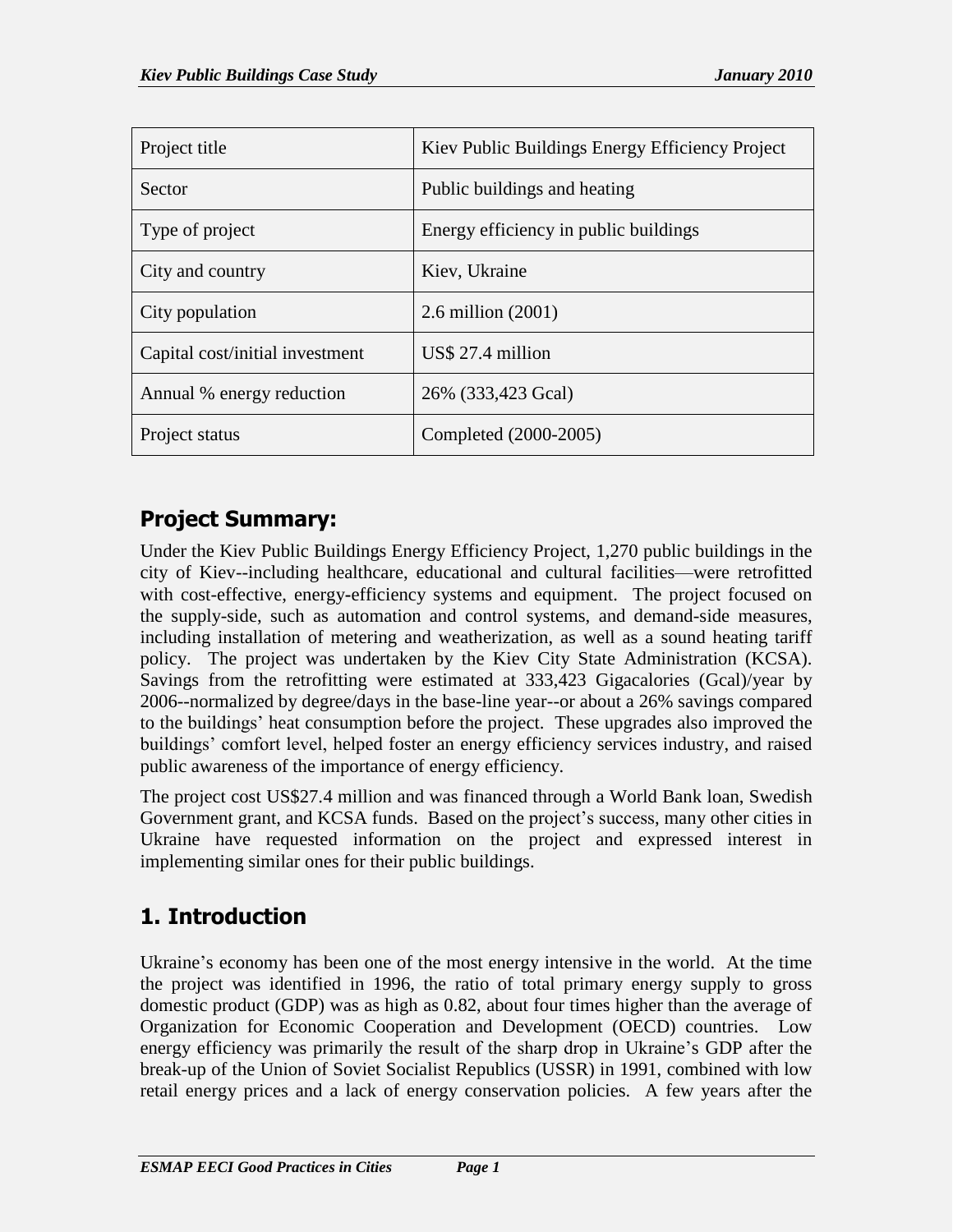breakup of the USSR, the price of imported energy began rising, traditional markets for Ukrainian industrial products began to shrink, and the country faced challenges from a changing market environment. Ukraine's Government recognized it needed to improve the country's energy efficiency, and in 1996 developed a Comprehensive State Energy Conservation Program.

Kiev (or *Kyiv*) is Ukraine's [capital](http://en.wikipedia.org/wiki/Capital_(political)) and largest city. The 2001 census listed its population at 2.6 million. It is an important East European center of industry, science, education, and culture, and home to many [high-tech](http://en.wikipedia.org/wiki/High_tech) industries, [higher education](http://en.wikipedia.org/wiki/Higher_education) institutions and famous historical landmarks.

Before the project was identified, the city implemented tariff reforms, including better metering and consumption-based billing. This allowed heat tariffs to be set at costrecovery levels, providing an economic incentive to consumers to conserve energy. It also improved the billing and collection of heat bills<sup>1</sup>.

The project was designed to improve the energy efficiency of key public buildings in Kiev through technical improvements tied to supply and demand for heating services. It also sought to help develop a local energy efficiency market and related service industry capable of supplying and installing energy efficiency equipment in Kiev and other areas of Ukraine. The project also promoted public awareness of the need for more efficient use of energy.

Ukraine had experienced difficulties with infrastructure investment projects. There had also been problems with energy efficiency projects in the region. With this in mind, the project's design was simplified to reduce risks. It was limited to Kiev, which had the country's most advanced tariff reforms and payment/collection discipline, and where energy efficiency demand-side measures would be complemented with supply-side investments through the World Bank-financed [Kiev District Heating Improvement](http://web.worldbank.org/external/projects/main?pagePK=64283627&piPK=73230&theSitePK=40941&menuPK=228424&Projectid=P044832)  [Project.](http://web.worldbank.org/external/projects/main?pagePK=64283627&piPK=73230&theSitePK=40941&menuPK=228424&Projectid=P044832) Investments focused on public buildings, excluding residential and industrial buildings. The industrial sector was being addressed under the complementary EBRDsupported UkrEsco Project<sup>2</sup>, while residential energy efficiency projects in other countries in the region had been slow to get off the ground.<sup>3</sup>

The project included buildings owned by the City of Kiev, or its subsidiary district administrations (e.g., schools, hospitals, kindergartens, cultural centers, administration buildings). However, it did not include state-owned buildings within the city limits due to the difficulty of securing counterpart state funds. The Kiev City State Administration

 $\overline{a}$ 

<sup>&</sup>lt;sup>1</sup> The heat tariffs remained at Ukrainian hrivnya or UAH57.5/Gcal (about US\$10.7/Gcal, on average) during 2000-2004, but rose to UAH64.73/Gcal (about US\$12.82/Gcal) at the start of 2005. It was expected that ongoing gas price increases in Ukraine, and higher heat tariffs in the future, would increase the value of conserved energy.

<sup>&</sup>lt;sup>2</sup> See<http://www.ebrd.com/projects/psd/psd1997/3663.htm> for more information.

<sup>&</sup>lt;sup>3</sup> In the late 1990s, residential energy efficiency projects in Eastern and Central Europe generally involved investments in a large number of smaller buildings, and touched on complex issues tied to privatization of buildings, formation of building management organizations, establishment of credit lines, affordability by households, etc. These factors collectively hampered program results.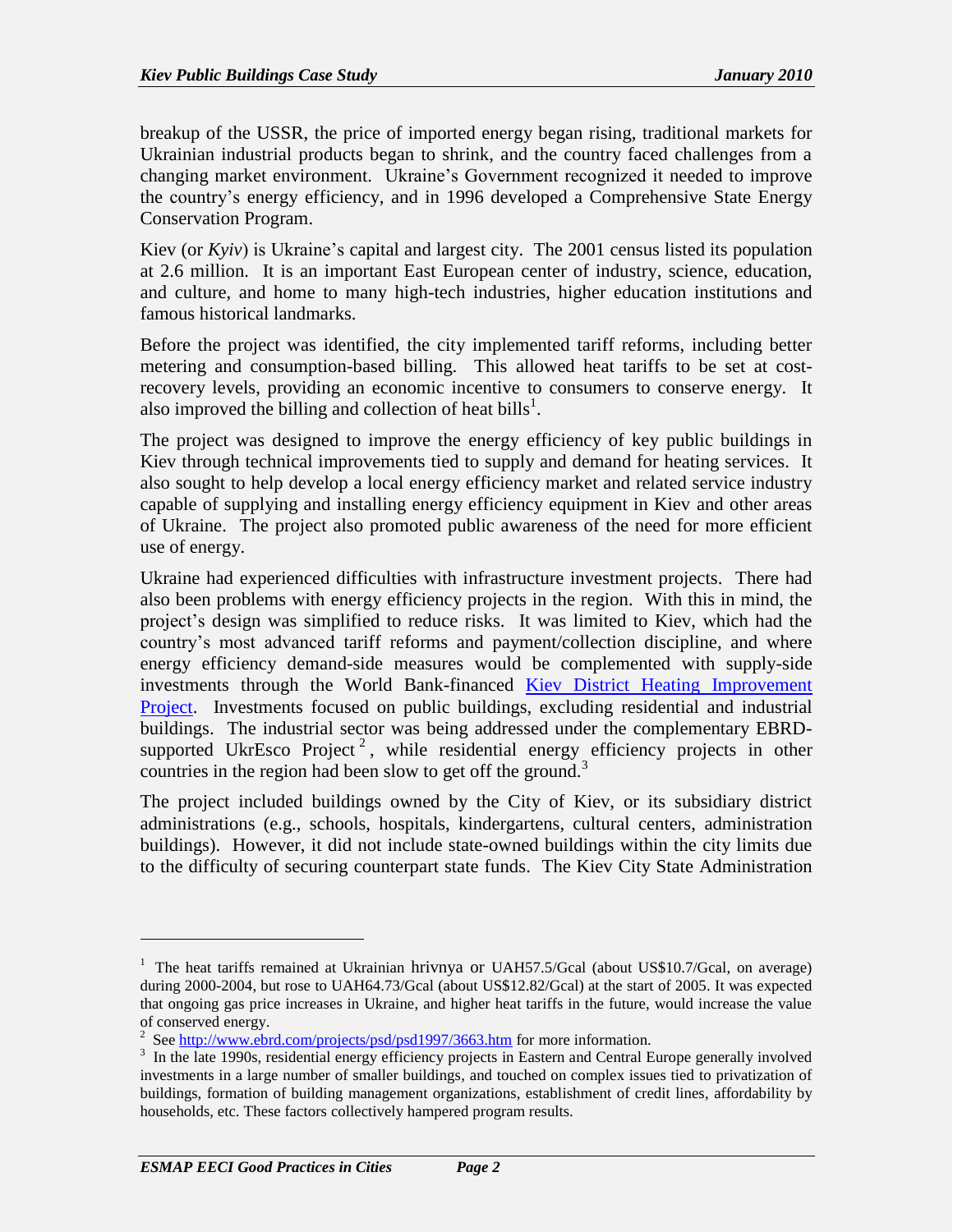(KCSA) established a Project Implementation Unit (PIU) to launch the project and monitor its progress.

## **2. Project Description and Design**

The project's major components were:

**Technical Audits and Retrofit Designs.** These included (a) technical audits of the buildings to estimate energy consumption and confirm the most cost-effective energy efficiency retrofit measures; and (b) technical design of retrofit measures and provision of technical specifications and bidding documents, for equipment supply and installation contracts. During project preparation, 46 retrofit measures were evaluated and nine selected, based on their economic rates of return and ease of implementation. Systems/equipment to be installed included: (i) heat meters; (ii) substation automation; (iii) weather-stripping; (iv) radiator reflectors; (v) ceiling fans; (vi) faucet flow restrictors; (vii) low-flow shower heads; (viii) hot water heat exchangers; and (ix) riser balancing valves. All buildings would first be equipped with heat meters and new substations--it was determined that without them, the retrofitting could cause overheating of the target buildings.

**Energy Efficiency Improvements in Buildings.** The initial plan called for retrofitting 1,302 public buildings, with a total floor space of about 5.1 million square meters. However, new heat substations were installed in only 1,173 buildings, as the audits showed 129 buildings were unsuitable for modern substations as they were connected to small, isolated district heating systems, which controlled temperature at a boiler plant.

The substations were the key energy efficiency measure. Draft design principles were prepared by the Kiev Research and Design Institute for Residential and Civil Construction (KievZNIIEP). Three typical designs were made for each of seven different substations, each a different size. Designs were created with coordination from respective authorities, to ensure compatibility with the building code (SNiP), and were approved by the district heating enterprise, Kievenergo. Installation was carried out in stages, with a limited number of buildings initially to allow for adjustments and modifications as needed in subsequent phases.

During the project preparation phase, Honeywell installed substations in four typical school buildings (school buildings comprised about 30% of the buildings), with funding from the United States Department of Energy to demonstrate the measures and potential for energy savings. The substations determined the expected level of energy savings from efficiency measures, compared with estimates made in a feasibility study. This preliminary work confirmed that the study's savings estimates would likely be achieved, and also helped promote public awareness about the upcoming project itself.

**Institutional Support**. The project's institutional support included: (a) creation of a Project Implementation Unit (PIU), responsible for managing and monitoring the project; (b) a public awareness campaign; and (c) training of the PIU, public building managers, maintenance personnel, and local contractors.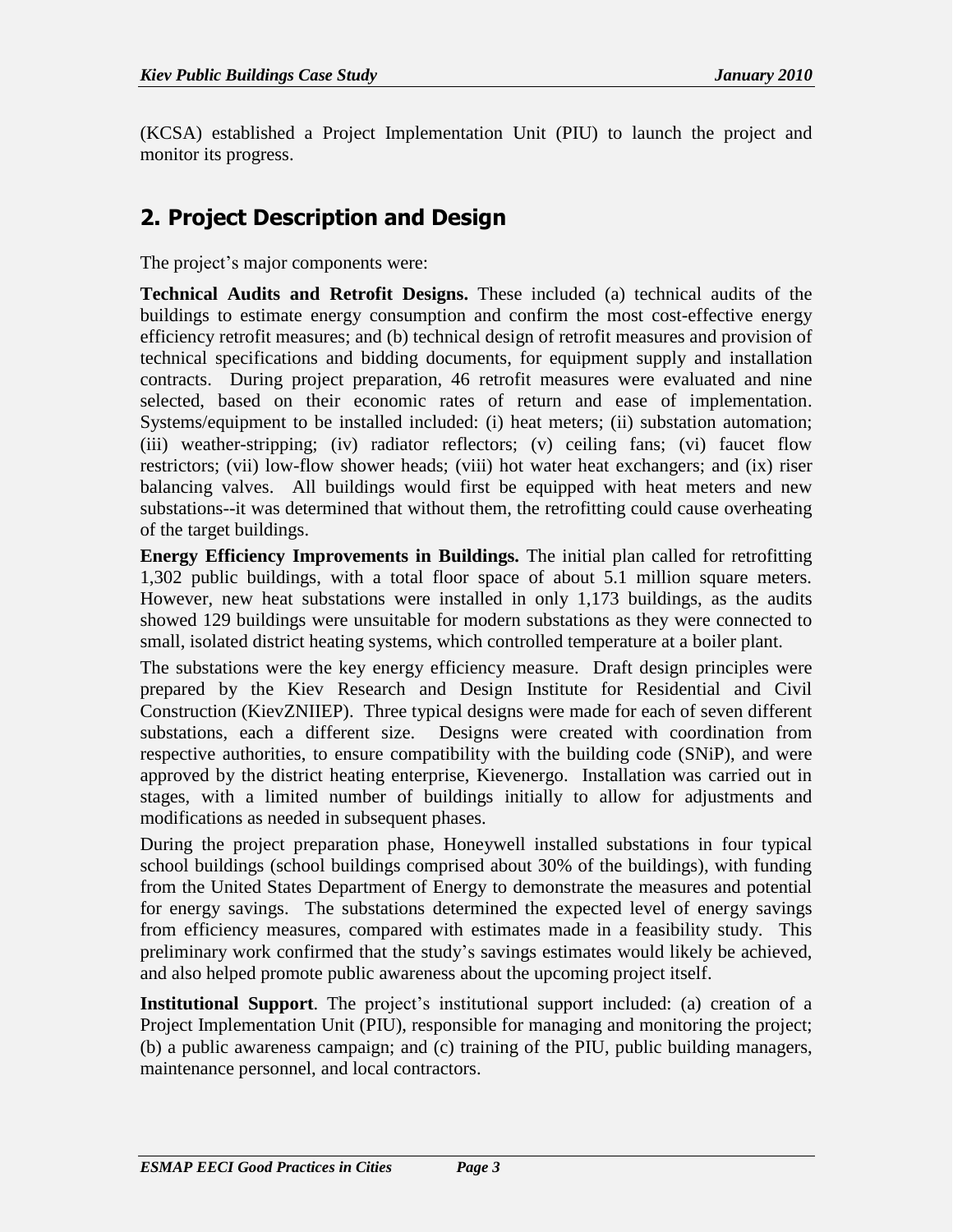### **3. Cost, Financing, Benefits, and Effects**

#### **Project Cost**

The total equipment cost associated with the program, including building improvements and heat meters, was estimated at US\$26.2 million when the project was appraised. An additional US\$4.2 million was budgeted for audits, institutional support, and project administration. In the project's final year, about US\$3 million remaining in the loan was cancelled.

#### **Financing**

The project's financing was comprised of a World Bank loan (US\$18.3 million), Swedish Government grant (US\$2.0 million) and KCSA funds (US\$10.1 million). The World Bank loan covered most costs for supply and installation of the energy efficiency measures while institutional support was financed by the grant.

#### **Results and Benefits**

The project resulted in: (a) energy efficiency improvements in key public buildings in Kiev; (b) development of an energy efficiency market and related service industry; and (c) increased public awareness of the efficient use of energy in Kiev. Detailed results are provided below.

*Energy Efficiency Improvements in Public Buildings***:** Savings on heat consumption in public buildings reached 214,440 Gcal (normalized by degree days in base line year) by the end of 2004, or about 17% compared to heat consumption before the retrofitting. As installation of energy conservation systems and equipment intensified in the first half of 2005, heating cost savings were expected to reach about 26% (about 333,423 Gcal/year), starting in 2006, and in outer years as all of the installed energy-saving devices would be operating for a full year. Energy saving measures were selected using results of the building audits and based on specific building needs and characteristics. Besides new heat substations, other major efficiency systems and equipment included radiator reflectors, weather-stripping, improved controls for water heaters, modern shut-off valves, and modern shower units for healthcare buildings, primarily maternity hospitals and general hospitals. Table 1 provides a full description of these measures. Low-flow shower heads were deemed unacceptable, and 3,727 modern shower units were installed in healthcare buildings instead. KCSA also proposed additional measures during implementation, including improved hot water control equipment at kindergarten substations, and modernized shut-off valves and thermal insulation of heating pipes in substation rooms. In total, 2,050 water mixers were installed in kindergartens and 400 modernized shut-off valves in substations.

| OJ.                             |                           |                              |
|---------------------------------|---------------------------|------------------------------|
| Indicator                       | <b>Appraisal Estimate</b> | Actual                       |
| Number of buildings retrofitted | 1,302                     | 1,302 with heat meters       |
|                                 |                           | 1,270 with weather stripping |
|                                 |                           | 1,173 with heat substations  |
|                                 |                           | 940 with radiator reflectors |
|                                 |                           | 260 with 37° C water mixers  |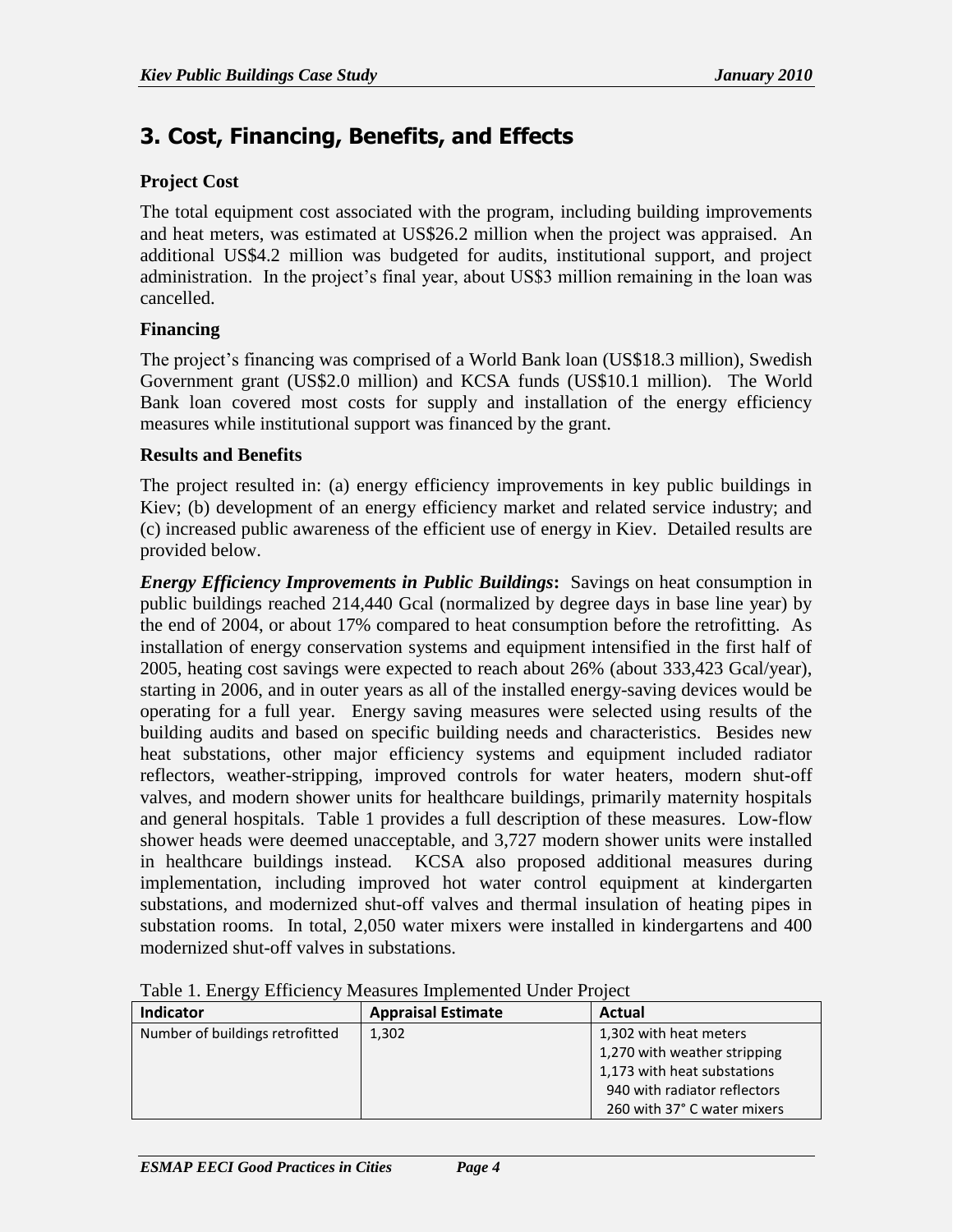|  | 200 with shut-off valves |
|--|--------------------------|
|  | 14 with shower units     |
|  | 3 with new windows       |

A cash flow analysis for Kiev City was made at project completion. It showed that, under conservative assumptions, Kiev City and its district administrations would generate sufficient savings on heating bills to cover annual debt service requirements and annual operating and maintenance costs over a seven-year period after the project was completed.<sup>4</sup> Reductions in the city's heating bills (2005-2011) are projected at US\$31.7 million.

A reduction of  $110,108$  tons per year of  $CO<sub>2</sub>$  emissions resulted from reduced natural gas consumption in district heating plants, for the same service levels provided before the project began. Other economic benefits included a positive impact on people's health and productivity; educating those using public buildings about heating service levels; improved energy security through reduced natural gas imports; and increased employment for the design, fabrication, and installation of project equipment.

*Development of an Energy Efficiency Market and Related Service Industry***:** The project had a direct impact creating an energy efficiency market which fostered the development of an energy efficiency service industry. During the project's early years, only a few domestic suppliers of energy efficiency systems/equipment were qualified to participate in bidding for project supply and installation contracts. However, over time many more companies were established, some with foreign participation. These companies manufactured and/or assembled energy efficiency equipment in Ukraine and competed aggressively for project contracts. In the end, nearly all energy efficiency measures were implemented by domestic companies--of 29 contracts for supply and installation of energy efficiency measures, 27 were signed with 13 local companies. In addition, technical audits and designs were performed by domestic firms and design institutes, some privatized during the project period. These companies are able to provide these services to other areas of Ukraine, allowing for broader replication.

*Promoting Public Awareness of the Need for More Efficient Use of Energy in Kiev***:** The project was instrumental in building public awareness of energy efficiency in Kiev. Energy savings materials were prepared for schools and used to teach children the value of saving energy. In addition, videos shown on two local TV channels at the end of the heating season raised the level of awareness in the city regarding the benefits of energy efficiency. A public awareness campaign was launched at the end of the project, with assistance from the World Bank, to disseminate information on the project's success. As a result, the project has become well known by municipalities throughout the country, and a number of other cities have requested information about the measures implemented in Kiev and expressed interest in undertaking similar energy saving projects.

The project also helped KCSA's institutional development. It emphasized the need for "full payment" discipline and cost recovery tariffs, so energy savings from project investments could translate into real financial savings. KCSA regulated tariffs on heating

 $\overline{a}$ 

<sup>&</sup>lt;sup>4</sup> For a full cash flow analysis, see Annex 3 of Project Implementation Completion Report.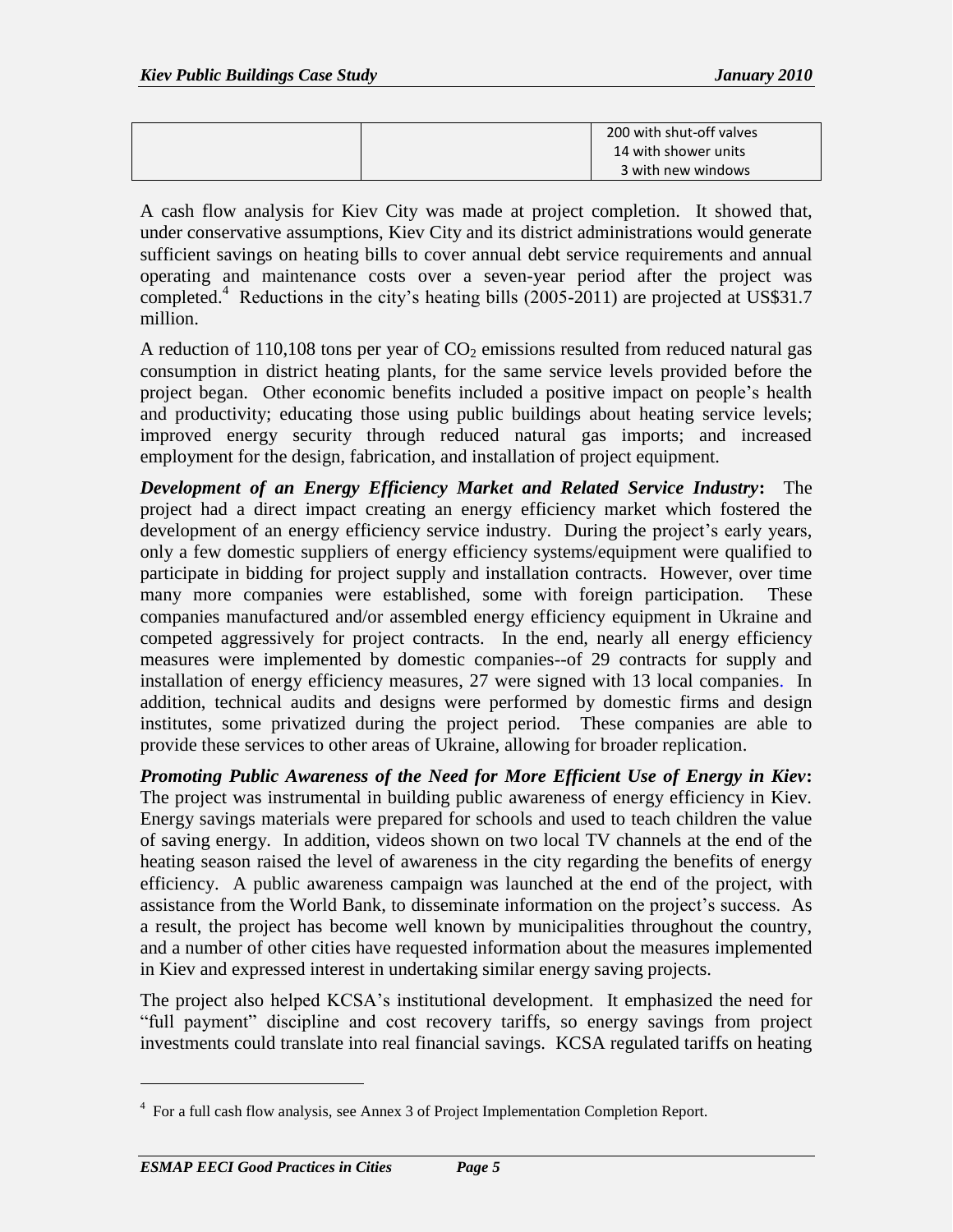utilities operating in the municipality at levels that allowed heating companies to recover operations and maintenance (O&M) costs over the project period. Delinquent heat (and other utility) bills by KCSA and its organizations were eliminated with the project's startup, and KCSA and its district administrations have been able to maintain full payment performance of heating bills, usually with some advance payment, throughout the project period. KCSA's performance in this regard was outstanding in the Ukrainian context, and proved an excellent example for other cities in the country. The project also demonstrated that proper O&M arrangements for modern energy efficiency equipment were needed.

## **4. Project Innovation**

Some innovative features of the project follow:

- The project integrated pricing and supply-side and demand-side efficiency improvements to ensure coordinated, effective implementation.
- The design was based on practical energy efficiency measures (e.g., high rates of return, quick and easy to implement), and targeted public end users (e.g., the ability to raise counterpart financing, exposure to cost-reflective tariffs).
- Based on the early procurement phase, the PIU determined that procurement based on the supply and installation procedure was preferable and more cost effective than separate tenders for each.
- KCSA ensured adequate O&M management by transferring ownership of heat meters to the heating utility, Kievenergo, and the heat substations to the ownership of KCSA's district administrations. The administrations held competitive tenders with service companies to ensure proper O&M of the modern equipment that had been installed.
- The PIU was transformed from a municipal budgetary organization into a municipal enterprise during the latter part of the project period, and is now a consultant to KCSA for public procurement activity, and/or to other cities interested in similar energy efficiency projects.

## **5. Lessons Learned**

The project focused on buildings owned by a single organization (KCSA) and was implemented by a special unit (PIU) set up by KSCA. This simplified the project and allowed project leaders to meet deadlines and remain on budget, given it was much easier to make changes in buildings dealing with the same owner.

Strong project ownership, a results-oriented focus, and qualified management and staff were critical to the project's success. This somewhat mitigated the adverse effects of government bureaucratic requirements, which led to delays and poor cooperation from outside agencies. KCSA established a high bar for other Ukrainian cities in the way it managed its energy efficiency activities, including its exemplary performance in heating bill payment discipline and resolving delinquent utility bills. KCSA and its PIU have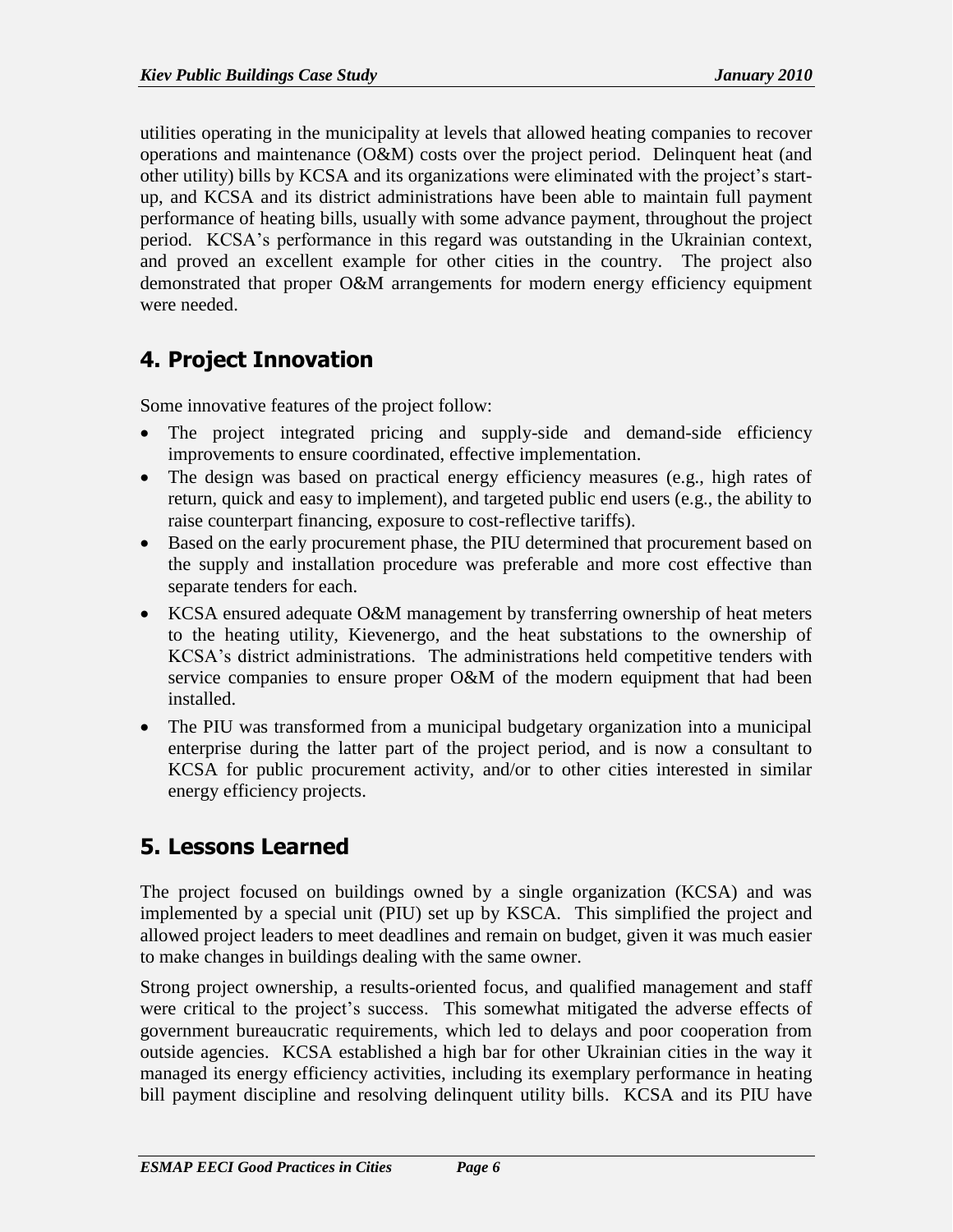created an outstanding example of how future projects in the country could be executed.

A few problems were encountered which delayed implementation. For example, KCSA changed PIU's legal status to a municipal enterprise during the next-to-last year of the project, causing a delay in some project work--primarily a few retrofit measures funded by the World Bank loan of which a portion had to be cancelled. A mix of supply-side and demand-side measures under the project was needed to attain optimal efficiencies, but supply-side measures were put in place first, followed by end-use upgrades, and this proved time-consuming. As a result, some demand-side measures could not be completed during the project period. Other technical issues related to installation of various equipment and systems included radiator reflectors not installed in 362 buildings due to poor baseline configurations, weather stripping not possible in 32 buildings due to poor window conditions, low-flow shower heads deemed not technically feasible, etc. The lesson learned was to keep the project design as simple and straightforward as possible, and allow a cushion in the work schedule for unforeseen circumstances that may result from changing government processes and/or requirements.

Proper O&M of heat substations and energy measuring equipment is essential to ensure energy savings will continue in the future. KCSA acknowledged the importance of monitoring to ensure meters are properly functioning and track energy savings, and it continues to call on the PIU to perform this task. Also, KCSA required that its district administrations enter into contracts with competent energy service companies to ensure proper O&M of installed equipment. Future energy efficiency projects should include a system allowing for the operation of equipment and benefits achieved to be monitored, during project implementation and after completion.

The project was built on a Ukraine Government policy framework which called for costreflective tariffs at the municipal level. The tariff level during the project moved toward full recovery of heating services costs. The idea was to ensure that energy consumers were sent the right signal to encourage energy conservation. Maintaining cost-recovery heat tariffs was required under the complementary Kiev District Heating Improvement Project and reinforced under this project. Proper billing and payment discipline was further supported under the parallel district heating program, which provided heat meters to consumers and supported billing of heat services based on meter readings instead of norms. (Consumption-based billing was introduced only after installation of heat meters to ensure an effective reduction in heating bills.) This project further supported better payment discipline of heating bills by requiring that delinquent bills be eliminated and future heating bills be settled by Kiev City. This kind of billing and collection is essential to provide adequate incentives for energy efficiency measures to be adopted and maintained.

## **6. Financial Sustainability, Transferability, and Scalability**

Heat tariffs on public buildings and other heat consumers allowed the major heat utility, Kyivenergo, to cover O&M costs during the project period. Tariffs remained at Ukrainian hrivnya or UAH57.5/Gcal (on average about US\$10.7/Gcal) during 2000-04, but rose to UAH 64.73/Gcal (about US\$12.82/Gcal) at the start of 2005. Heat tariffs fell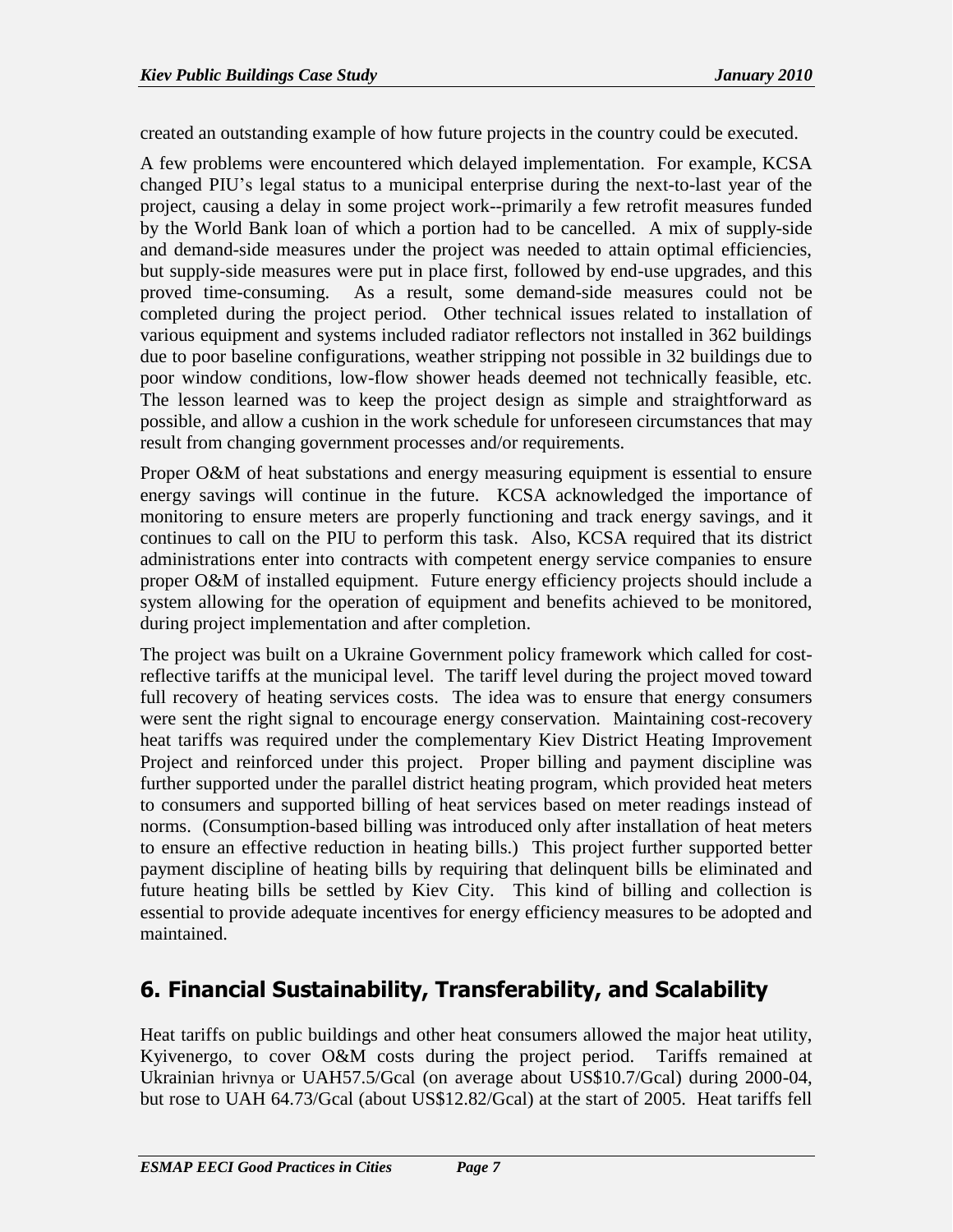by 40-50% during the project period, primarily from the sharp drop in the price of fuel used to produce heat shortly after start-up--from about US\$80/1,000 cubic meters for gas at the time of the project's appraisal. Thus, heat costs savings were less than originally estimated. Nevertheless, Ukraine's ongoing gas price increases and an expected rise in future heat tariffs will amplify the value of energy conservation as a result of the project. The energy savings generated have lowered heating bills for owners of the public buildings. To continue benefitting from this, the owners are ensuring proper O&M of key energy-saving equipment, e.g., heat substations and heat meters. KCSA has retained staff from the PIU to keep track of the energy savings benefits. With gas prices expected to rise in the future, resulting in higher heating tariffs, cost savings on energy will grow more valuable than ever, and provide further incentives for building owners to properly maintain their energy-saving equipment.

The project investments generated robust economic benefits with an economic net present value (ENPV) of US\$11.2 million and an economic internal rate of return (EIRR) of 26.6%, which compare favorably to estimates made during the project appraisal of US\$6.2 million and 20.2%, respectively. This performance is due to a rise in consumer surplus, a result of improvements in service and inclusion of environmental benefits in the post-project evaluation, namely CO<sup>2</sup> emissions trading, for which there was no market at the time of appraisal (making it impossible to estimate this economic value.)<sup>5</sup>

The project has served as a positive demonstration for other Ukrainian cities with district heating systems servicing public buildings. Many of these buildings are plagued with substantial heating loss and have no means of regulating heat consumption. A number of other cities in Ukraine have made requests for information about the energy efficiency measures implemented in Kiev, and expressed interest in undertaking similar energy saving projects. The project has also had a wider impact throughout the country by helping develop a domestic energy efficiency service market, with a number of companies now able to compete for technical audit contracts covering buildings and installation of energy efficiency measures.

### **REFERENCES**

 $\overline{a}$ 

EBRD, 1997. "Ukraine Energy Service Company - UkrEsco." Project no. 3663, Project summary sheet, November 1997. <http://www.ebrd.com/projects/psd/psd1997/3663.htm>

Myroshnychenko, Yuriy (World Bank) 2009. Personal communication.

World Bank, 1999. "Kiev Public Buildings Energy Efficiency Project Appraisal Document." Report No. 19959-UA, World Bank, December 28, 1999.

World Bank, 2000-2005. Various project supervision memoranda, progress reports, and press releases.

World Bank, 2005. "Kiev Public Buildings Energy Efficiency Project Implementation Completion Report." Report No. 33154-UA, World Bank, December 6, 2005. <http://go.worldbank.org/SX1HU7Q620>

<sup>&</sup>lt;sup>5</sup> Environmental benefits from the lower emissions were calculated based on a conservative price of US\$5/ton of  $CO<sub>2</sub>$  emissions, as applied by the World Bank Carbon Fund in 2005.